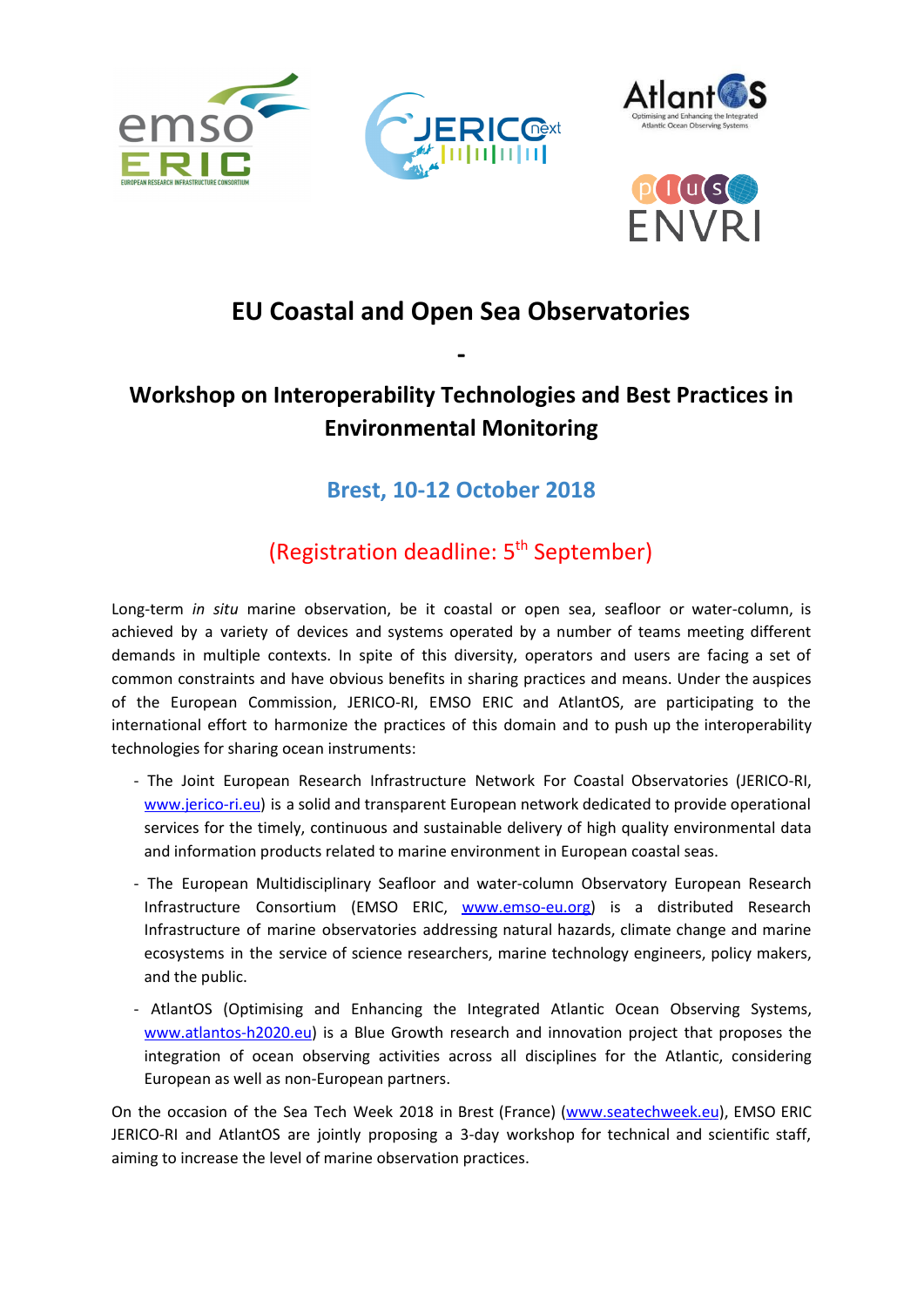





Building on the results of previous similar interoperability workshops<sup>1</sup>, the event will focus on:

- Sensor Web Enablement implementation.
- Cabled coastal observatories operations
- $\bullet$  Metrology of dissolved oxygen, pCO<sub>2</sub> and pH in marine environment
- Dissolved oxygen and temperature: seafloor and water column data, from sensor to users.

**Organisers: Ifremer:** Jérôme Blandin, Ingrid Puillat, Laurent Delauney, Virginie Thierry, Chantal Compère; **HCMR:** George Petihakis, Manolis Ntoumas; **OGS:** Rajesh Nair; **HZG:** Wilhelm Petersen; **GeoMar:** Eric Achterberg; **CNRS:** Mathilde Cannat, Déborah Chavrit; **UPC:** Joaquin del Rio.

<sup>&</sup>lt;sup>1</sup> - WS on Interoperability Technologies for sharing ocean instruments and real-time data, AtlantOS - EMSO ERIC, OI London March 2018.

<sup>-</sup> WS on Best practices, EMSO ERIC, Rome, October 2017.

<sup>-</sup> WS on Cable Observatories, JERICO-NEXT, Barcelona 2016.

<sup>-</sup> WS on Harmonizing New Network Sensors, JERICO NEXT, Paris December 2016.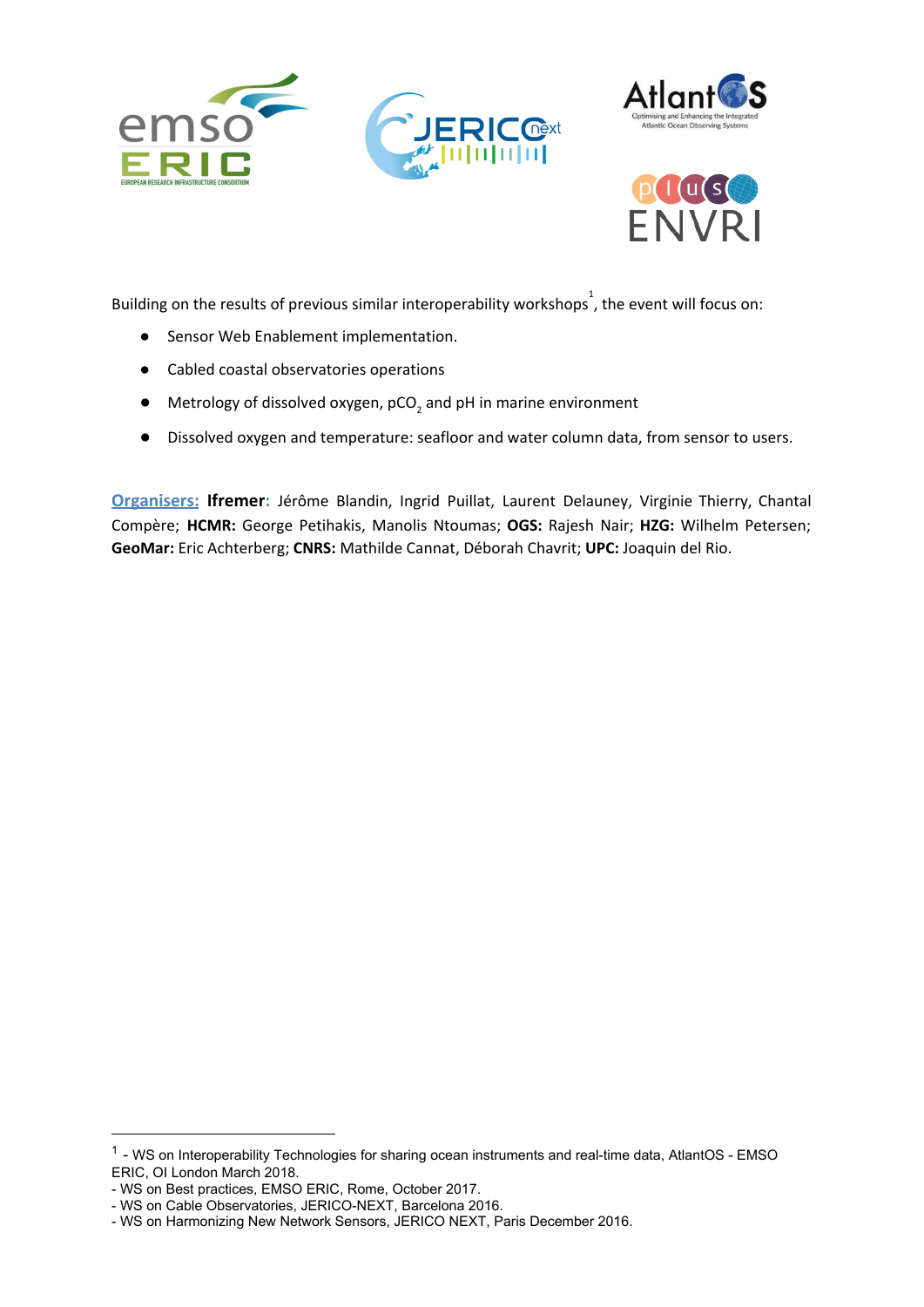





### **Agenda/content:**

**Wednesday 10th october 08:30-09:00 (Chamber of Commerce and Industry, Brest)**

#### **Welcome of participants**

**Wednesday 10th october 09:00-12:00 (Chamber of Commerce and Industry, Brest) - Sensor Web Enablement implementation - Chair: Eric Delory (PLOCAN) (TBC) and Jay Pearlman (IEEE France).**

1) **Introduction** - Objectives of the session – 10'

2) Debriefing on **"Interoperability technologies for sharing ocean instruments and real-time data"**, AtlantOS - EMSO ERIC Workshop at OI-2018 London (15th march 2018) – 30'

#### 3) **Industrial experiences of SWE implementation** (effort, difficulties, results) – 90'

- SWE implementation of the MiniFluo instrument on the ALSEALMAR glider Laurent Beguery (Confirmed) – 15'
- SWE implementation of the TriOS MatrixFluo instrument (EU NeXOS project) TriOS representative (TBC) – 15'.
- SWE implementation of acoustic sensors on the NKE Provor Float Damien Malardé, Yves Dégrés (Confirmed) – 15'.
- SWE implementation tools 52 North Matthes Rieke (Confirmed) 15'.
- SWE implementation on observatories: EGIM Bertrand Moreau (Confirmed) 15'.
- SWE implementation on observatories: OBSEA Joaquin del Rio (Confirmed) 15'.

#### 4) **Discussion**

- $\bullet$  How to implement interoperability technology for on the shelves instruments (O<sub>2</sub>, CO<sub>2</sub> Optode, pH sensors, etc.) and platforms (Gliders, Floats, USV, etc.)?
- How long will be the race to achieve the full chain to produce traceable measurements in databases, from sensor construction to measurement production at sea?
- How efficient is the actual situation when the components are fully interoperable?
- What is the European situation versus the other continents?
- Is the research community ready for such interoperability practices?
- R&D needed for smart sensors?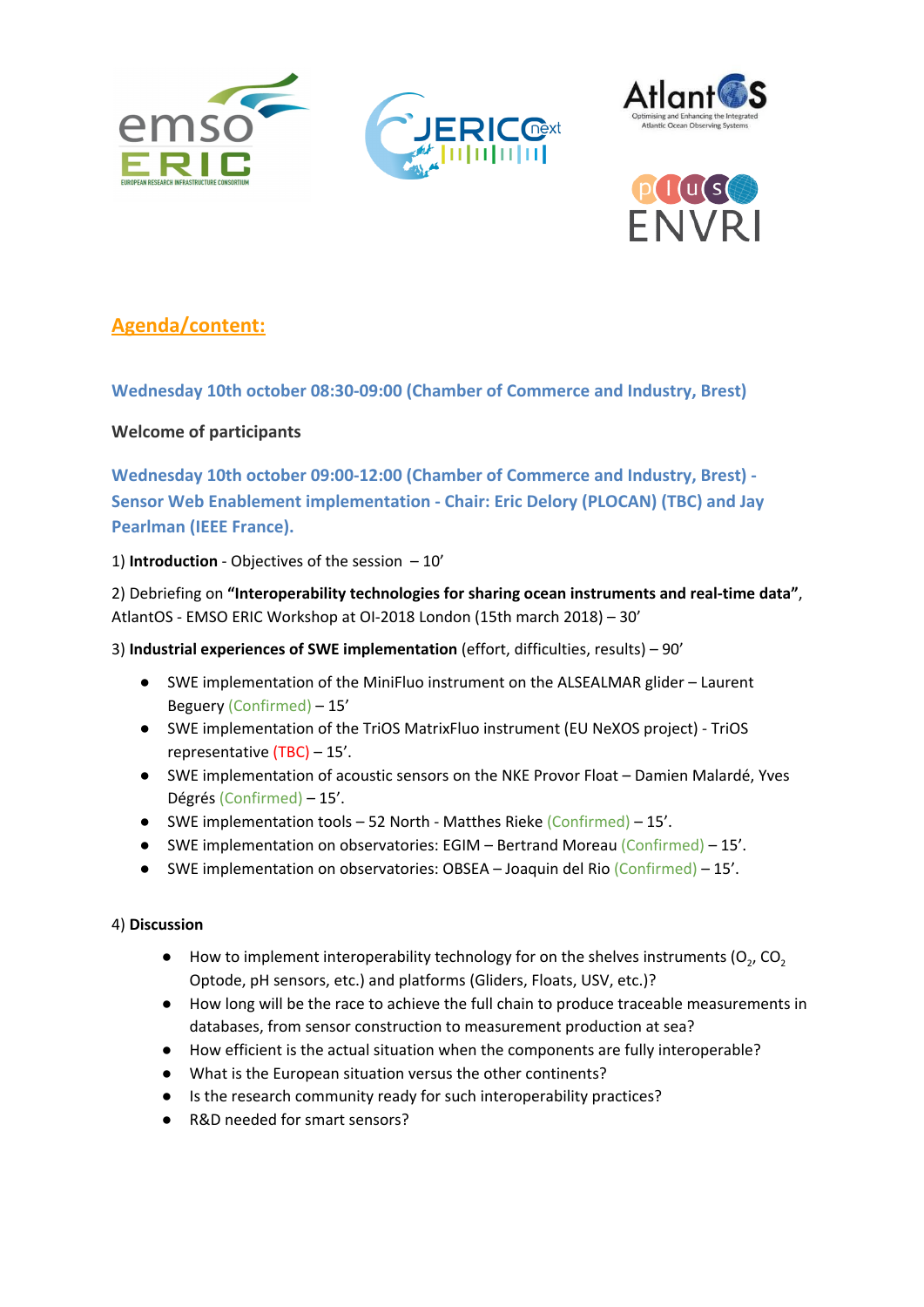





**Wednesday 10th october 14:00-18:00 (Chamber of Commerce and Industry, Brest) - Cabled coastal observatories operations – Chair: Joaquin del Rio (UPC)**

- 1) **Introduction** Objectives of the session 5'
- From the operational experience of each presented observatory, this session aims to propose solutions likely to enhance operations on most cabled coastal observatories.
- 2) Debriefing on "**JERICO-NEXT Cabled Observatories"** Workshop, UPC Vilanova i la Geltrú, Barcelona 2016 – 10'
- 3) Five **case studies**: 75'
	- **OBSEA**: Joaquin del Rio Fernandez, Marc Nogueras, Universitat Politècnica de Catalunya
	- **SmartBay**: Alan Berry, Marine Institute, Ireland
	- **EMSO Nice/Molène**: Nadine Lantéri, Xavier Bompais, Ifremer, France
	- **Utö**: Lauri Laakso, Finnish Meteorological Institute
	- **LoVe** : Henning Wehde, Institute of Marine Research, Norway

Coffee break - 20'

**4)** Two **case studies**: 30'

- **UNH/UNS**: Philipp Fischer, Alfred Wegener Institut, Germany
- **Boknis Eck observatory**: Hermann Bange, Geomar, Germany

5) **Discussion:** 90'

- What is most critical in running a coastal cabled observatory?
- What are the operational issues that need most urgent improvement?
- How to decrease access costs while maximizing availability of coastal cabled observatories?

**Thursday 11th october 09:00-12:00 (Chamber of Commerce and Industry, Brest) – Metrology of dissolved oxygen, pCO<sup>2</sup> and pH in marine environment – Chair: Laurent Delauney (Ifremer)**

- 1) Introduction Objectives of the session  $-10'$
- 2) Debriefing on "**JERICO-NEXT Harmonizing New Network Sensors"** Workshop, Paris December  $2016 - 30'$
- 3) **Oxygen metrology**: present situation for the marine community 20' (F.Salvetat)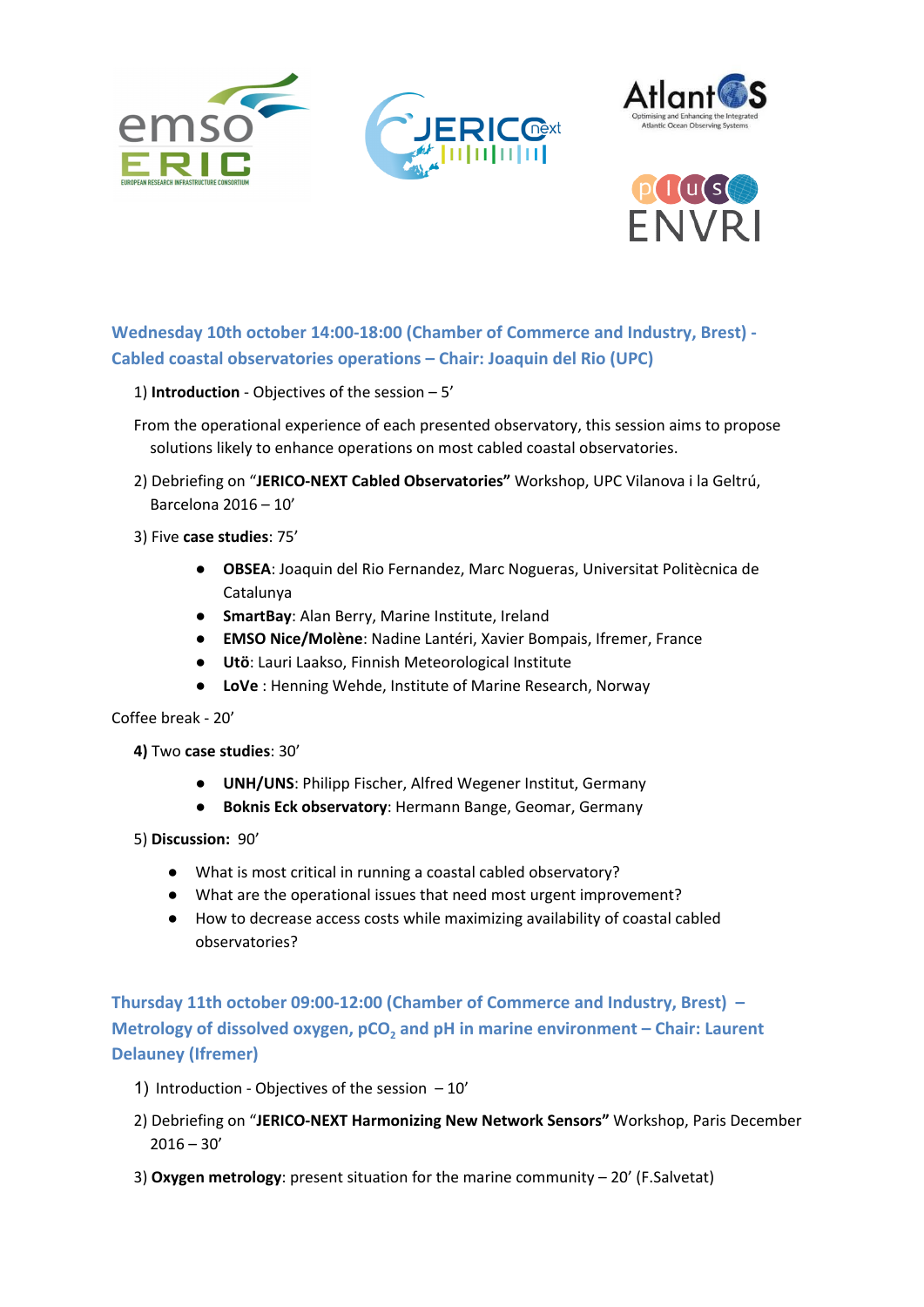





- 4) **CO<sup>2</sup> metrology**, present situation for the marine community Arne Körtzinger or Björn Fiedler (TBC) - 20'
- 5) **pH metrology**, present situation for the marine community Socratis Louciades, NOCS or Mario Esposito, GEOMAR (TBC) – 20'

#### 6) **Discussion**

- Interoperability and metrology, what does it mean?
- Metrology tools, laboratory or/and on board equipment and protocols?
- Metrology for carbon fluxes and acidification, are absolute *in situ* measurements achievable?
- Metrology for carbon fluxes and acidification, is traceability a dream?
- R&D needed for sensors?

#### **Thursday 11th october 14:00-17:00 (Ifremer Brittany Center) – Metrology facilities and dissolved oxygen sensor calibration. Chair: Florence Salvetat (Ifremer)**

- Presentation of the Ifremer calibration facilities all along a demonstration of a O2 reference calibration experiment at the Ifremer metrology laboratory.
- Demonstration of the EMSO O2 calibration bench under development.
- Traceability management, explanation and discussion.
- Round table on possibilities and performance of the EMSO O2 calibration bench and associated best practices that could be proposed.

2 groups. Maximum: 8 Persons each group.

### **Friday 12th october 09:00-17:00 (Ifremer Brittany Center) – Dissolved oxygen : seafloor and water column data, from sensor to users. Chairs : M. Cannat (CNRS-IPGP), Virginie Thierry (Ifremer)**

This two half-day session will bring together producers and users of dissolved oxygen from seafloor and water column sensors, in deep sea and coastal environments. The objectives will be to promote Best Practices regarding the acquisition, qualification, distribution of dissolved oxygen data and to develop synergies around these two widely used categories of data, between EMSO, JERICO-RI and AtlantOS communities, and between users of seafloor and water column data. After a brief update on the scientific objectives specific to each community, the session will focus on the practical aspects of time series data production in each context, from sensors characteristics, acquisition parameters, quality control and calibration procedures, to data processing and interpretation.

1) Introduction - Objectives of the session – 10'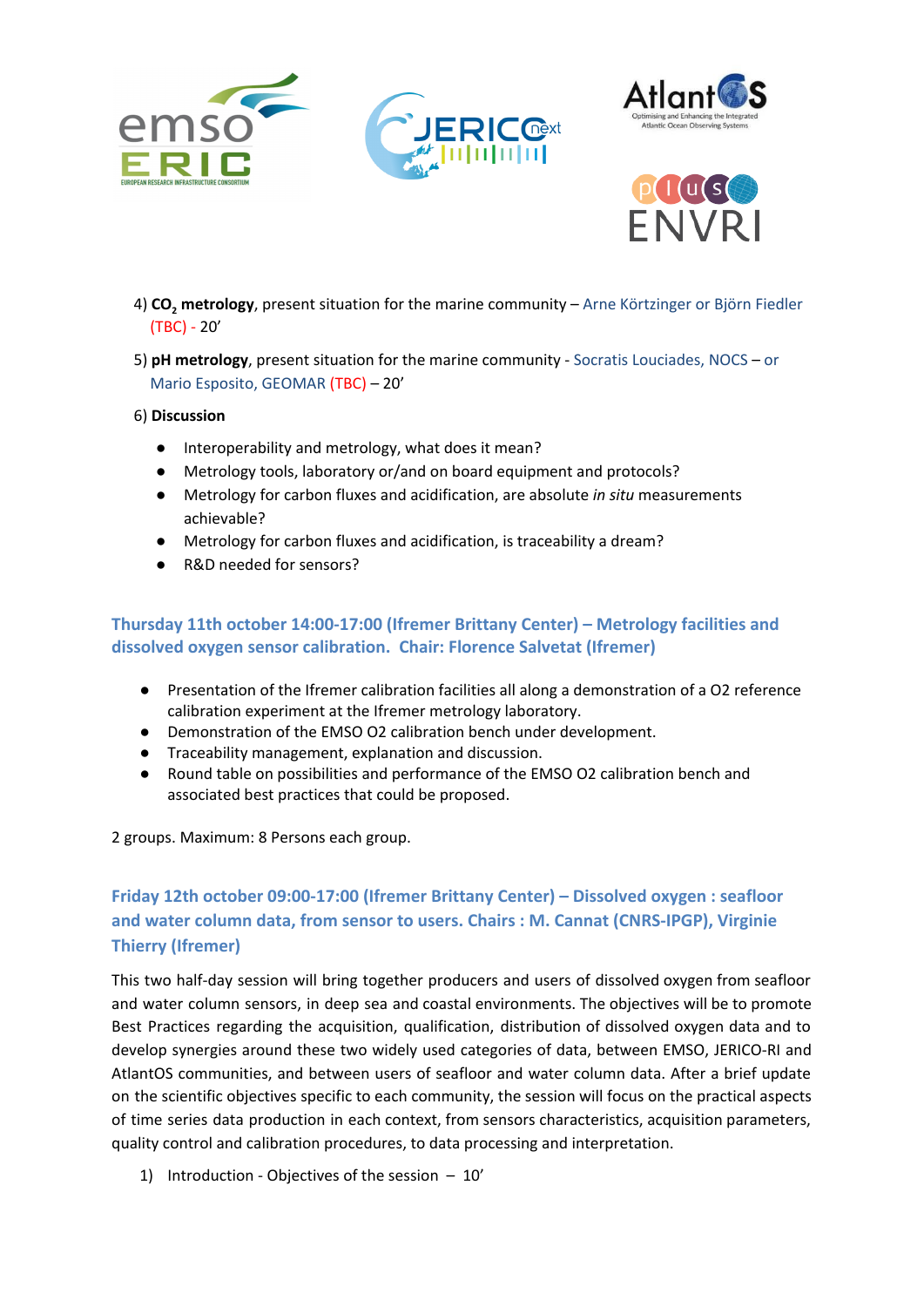





- 2) Presentation of the scientific issues and corresponding needs (spatial coverage, accuracy, data availability, etc..) associated with dissolved oxygen data for each community
	- a) Seaflor data Pierre-Marie Sarradin (20')
	- b) Water column data Laurent Coppola (20')
- 3) Data acquisition, state of the art of sensor knowledge, implementation and recommendations
	- a) Oxygen optodes Henry Bittig (20')
	- b) Moorings : known issues, recommendations for implementation and qualification Dominique Lefèvre (20')
	- c) Autonomous platforms (Argo and gliders) : known issues, recommendations for implementation and qualification - Henry Bittig (20')
	- d) O2 data acquired from SBE43 sensor during an hydrographic casts: known issues, recommendations for implementation and qualification - Laurent Coppola (20')
	- e) The case of very low oxygen concentration area Aurélien Paulmier (tbc) (20').
	- f) Presentation of the White Paper on Best Practices prepared for OceanObs19 by Jay Pearlman (20')
- 4) Data management: Dissolved oxygen data in the Coriolis Data Base V. Racapé (20')
- 5) Practical session on best practices regarding data analysis (1h)
- 6) Final discussion and synthesis of best practice recommendations (45")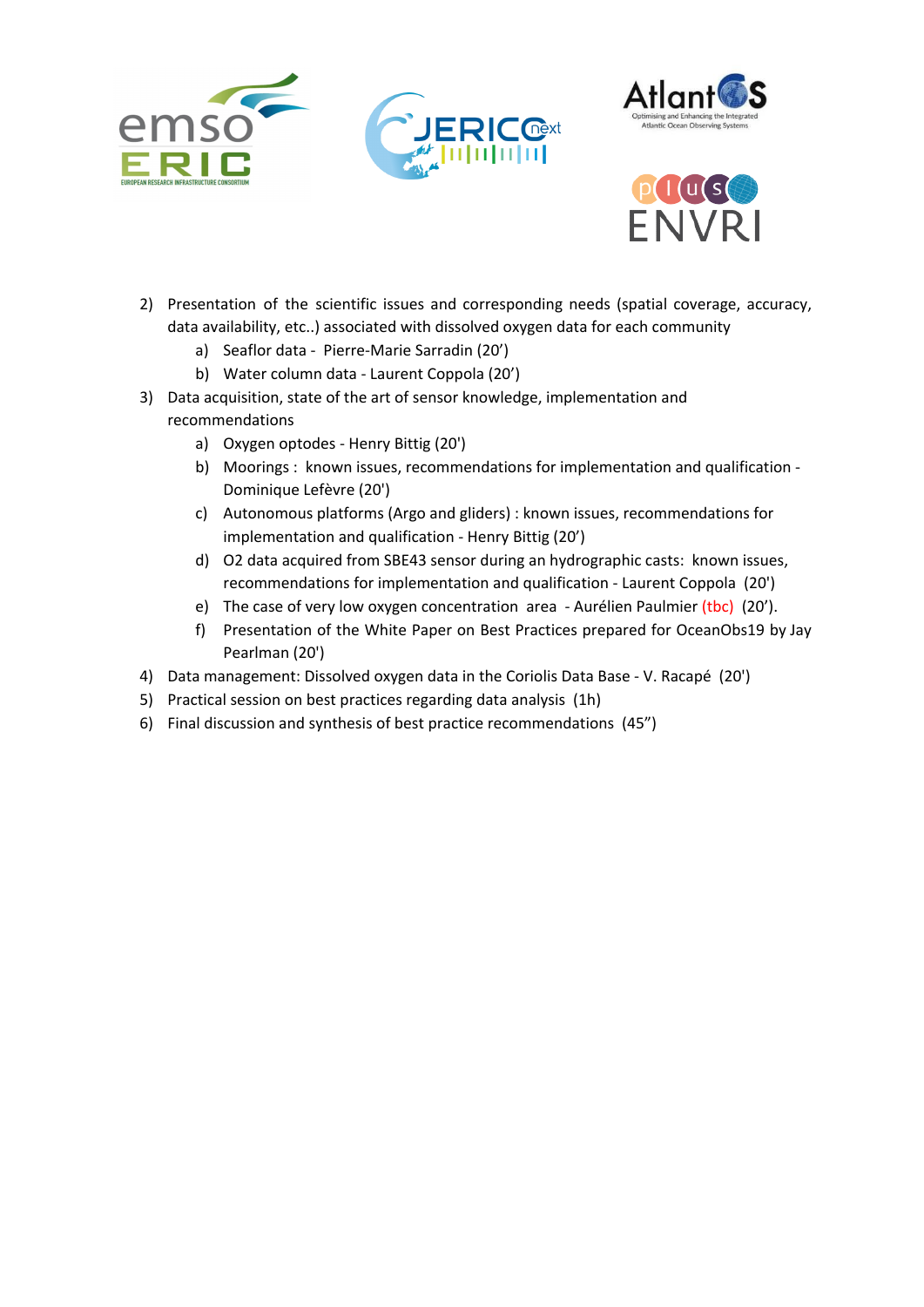





### **Registration:**

The organising committee will select applications according to the relevance of the applicants experience to the conference and according to the availability of seats and rooms.

Pre-registrations are open on the following link: [Registration\\_Form](https://forms.ifremer.fr/siim/13-2/).

**The deadline for pre-registration is on the wednesday 05th of september 2018.**

The final approved participant list will be established for the 10th of september 2018.

**Main sponsors:** EMSO ERIC – JERICO-NEXT – AtlantOS - ENVRIplus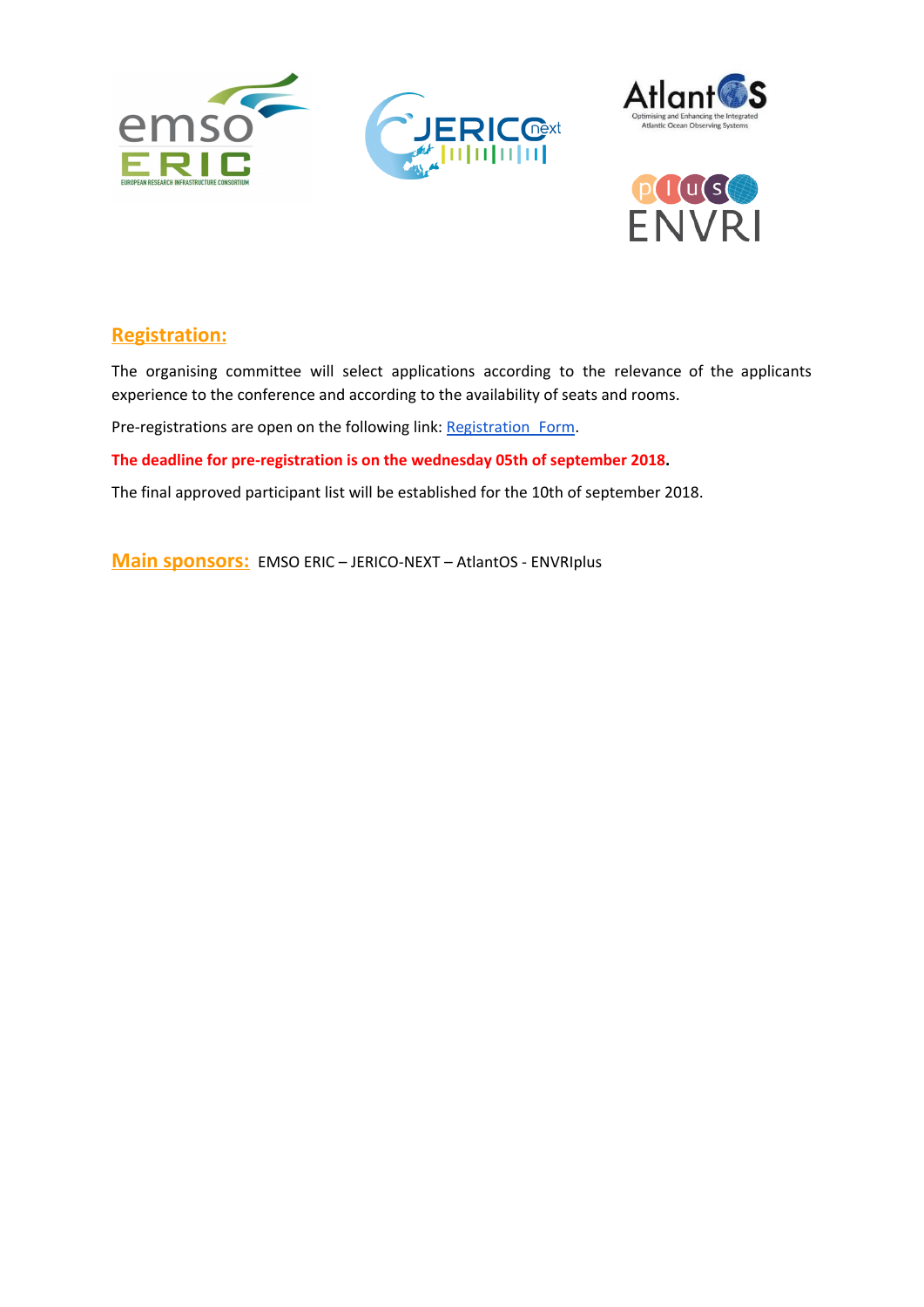





#### **VENUE**

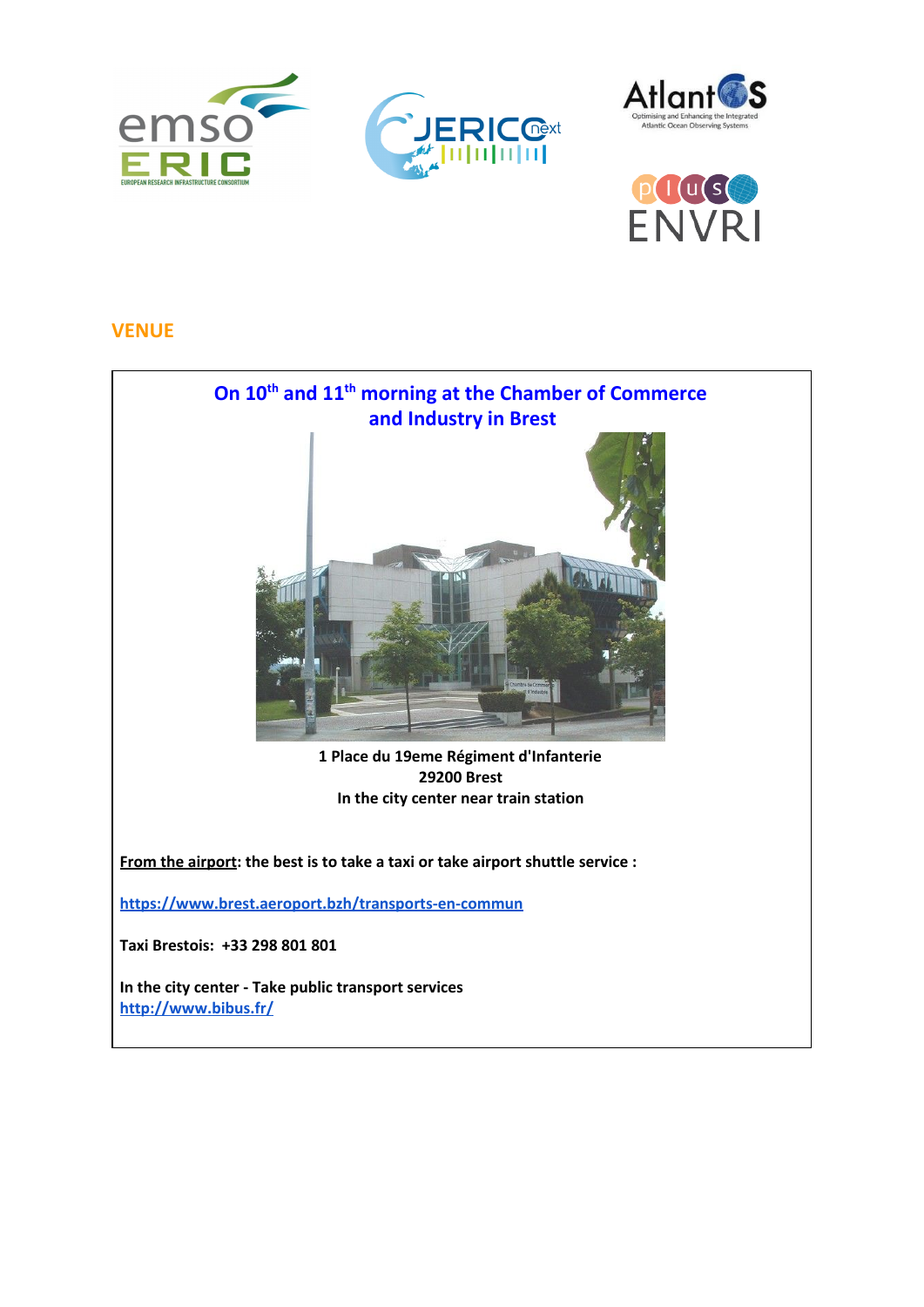





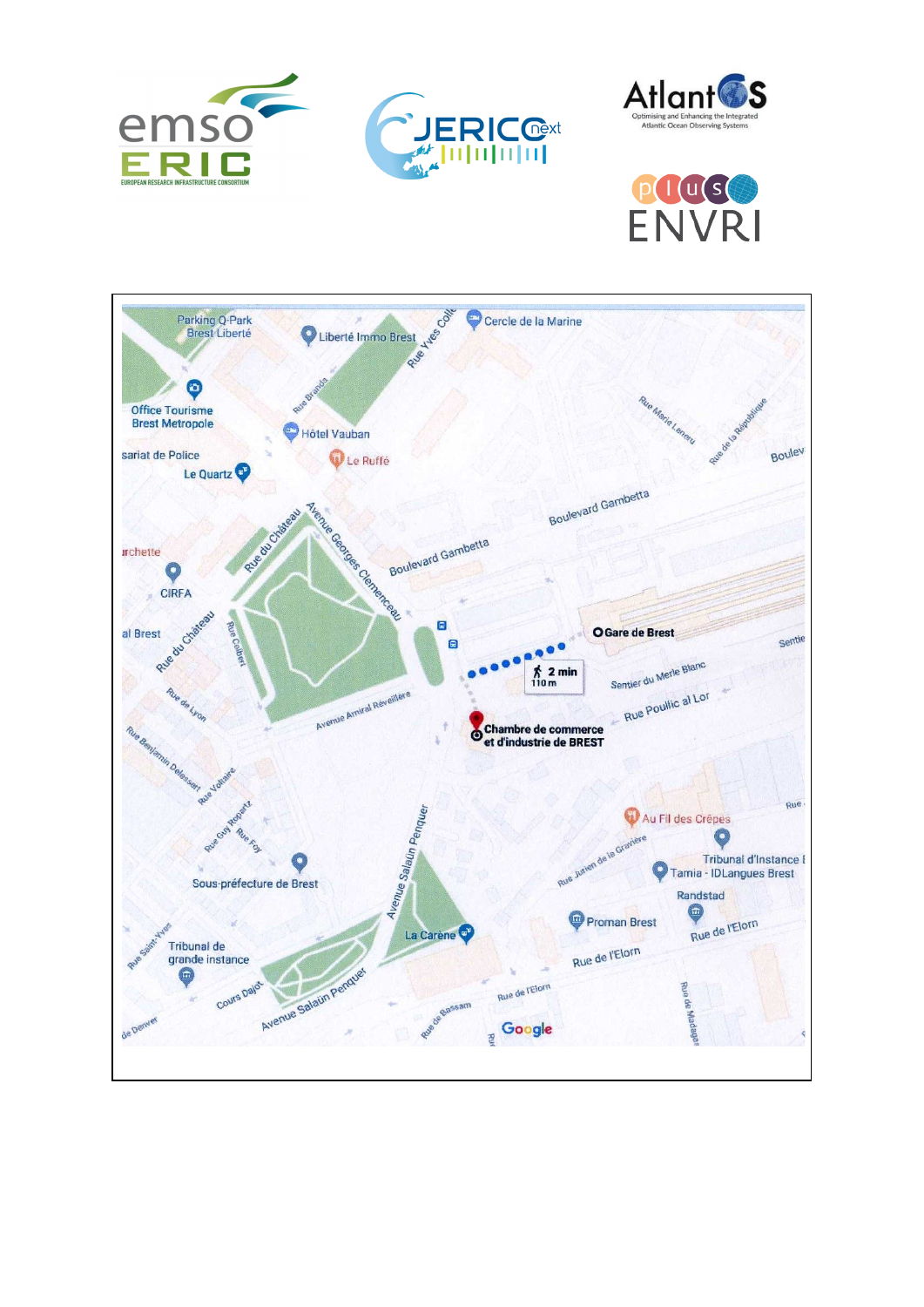







*Tram ligne A***: [http://www.bibus.fr/wpFichiers/1/1/Ressources/file/Plans%20r%C3%A9seau%202017\\_2018/BIBUS%20](http://www.bibus.fr/wpFichiers/1/1/Ressources/file/Plans%20r%C3%A9seau%202017_2018/BIBUS%20TOTEM%20TRAM%202016-VF.pdf)**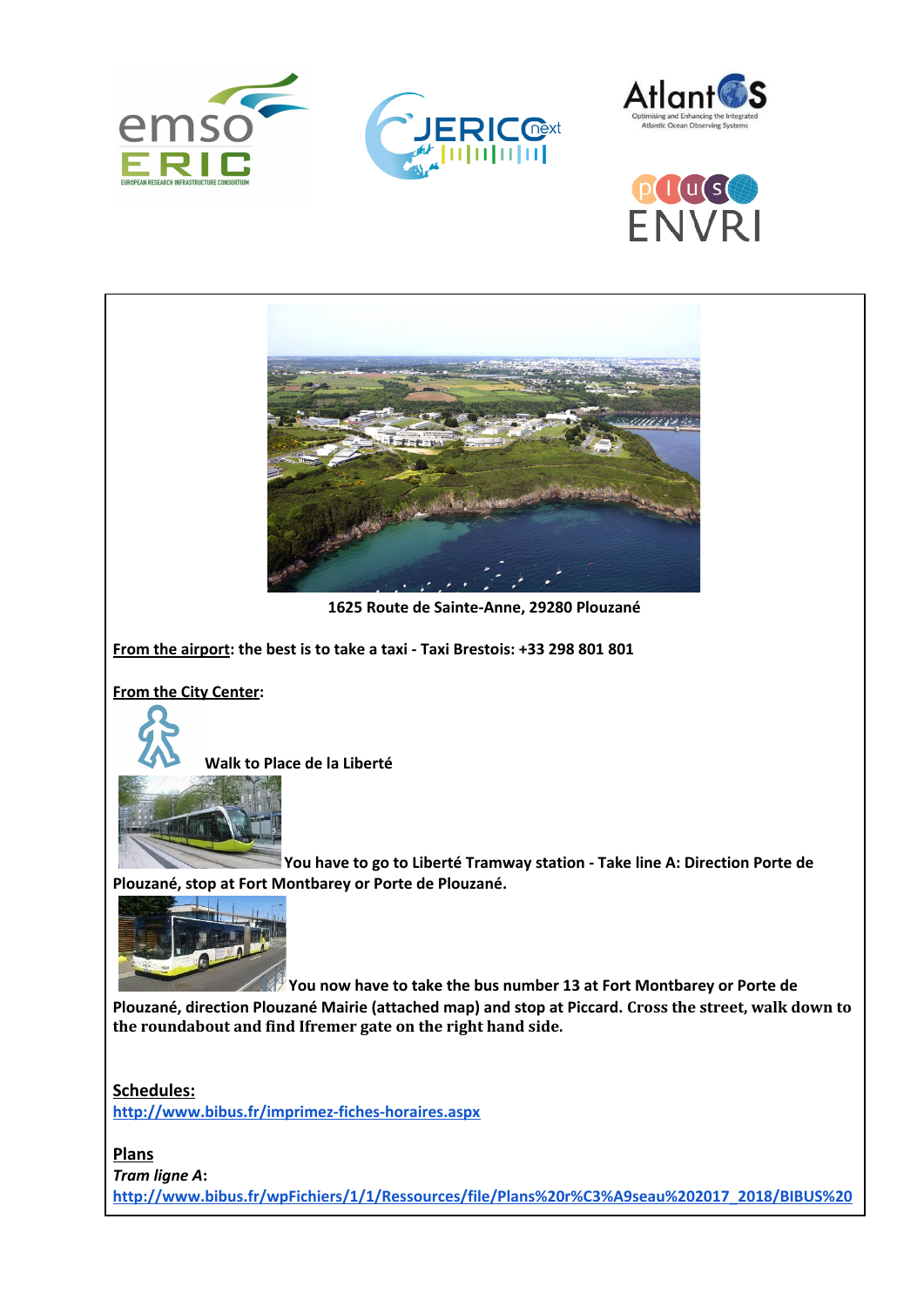



PUUS **ENVRI** 

**[TOTEM%20TRAM%202016-VF.pdf](http://www.bibus.fr/wpFichiers/1/1/Ressources/file/Plans%20r%C3%A9seau%202017_2018/BIBUS%20TOTEM%20TRAM%202016-VF.pdf)** *Bibus ligne 13:* **[http://www.bibus.fr/wpFichiers/1/1/Ressources/file/Plans%20r%C3%A9seau%202017\\_2018/BIBUS-Lig](http://www.bibus.fr/wpFichiers/1/1/Ressources/file/Plans%20r%C3%A9seau%202017_2018/BIBUS-Ligne%2013-2016.pdf) [ne%2013-2016.pdf](http://www.bibus.fr/wpFichiers/1/1/Ressources/file/Plans%20r%C3%A9seau%202017_2018/BIBUS-Ligne%2013-2016.pdf)**

#### **List of hotels in the city center**

| <b>Name of the hotels</b> | <b>Address</b>               | <b>Phone number</b> | Website                                                                                                    |
|---------------------------|------------------------------|---------------------|------------------------------------------------------------------------------------------------------------|
| <b>Oceania Centre</b>     | 82 rue de siam               | 02.98.80.66.66      | http://www.oceaniahotel<br>s.com/oceania-brest-centr<br>e.php                                              |
| L'Amirauté                | 41 rue de Branda             | 02.98.80.84.00      | https://www.oceaniahotels.c<br>om/h/hotel-l-amiraute-brest<br>/presentation                                |
| Les voyageurs             | 2 rue Yves Collet            | 02.29.61.09.09      | https://www.accorhotels.co<br>m/fr/hotel-A4A5-hotel-merc<br>ure-brest-centre-les-voyage<br>urs/index.shtml |
| <b>Bellevue</b>           | 53 rue Victor Hugo           | 02.98.80.51.78      | http://www.hotelbellevue.fr/                                                                               |
| <b>Kyriad</b>             | 157 rue Jean Jaurès          | 02.98.43.58.58      | http://www.kyriad-brest-ce<br>ntre.fr/fr                                                                   |
| <b>La Gare</b>            | 2 Bd Gambetta                | 02.9844.47.01       | http://www.hotelgare.com/                                                                                  |
| Hôtel le continental      | 41 rue Emile Zola            | 02.98.80.50.40      | https://www.oceaniahotels.c<br>om/h/hotel-le-continental-br<br>est/presentation                            |
| <b>Abalis</b>             | 7 av Clémenceau              | 02.98.44.21.86      | http://www.abalys.com/                                                                                     |
| Hôtel de la rade          | 6 rue de Siam                | 02.98.44.47.76      | http://www.hoteldelarade.c<br>$om/$                                                                        |
| <b>Hôtel St Louis</b>     | 6 rue Algesiras              | 02.98.44.23.91      | http://brest-hotel.com/                                                                                    |
| <b>Agena</b>              | 10 Frégate la Belle<br>Poule | 02.98.33.96.00      | http://agena-hotel.fr/                                                                                     |